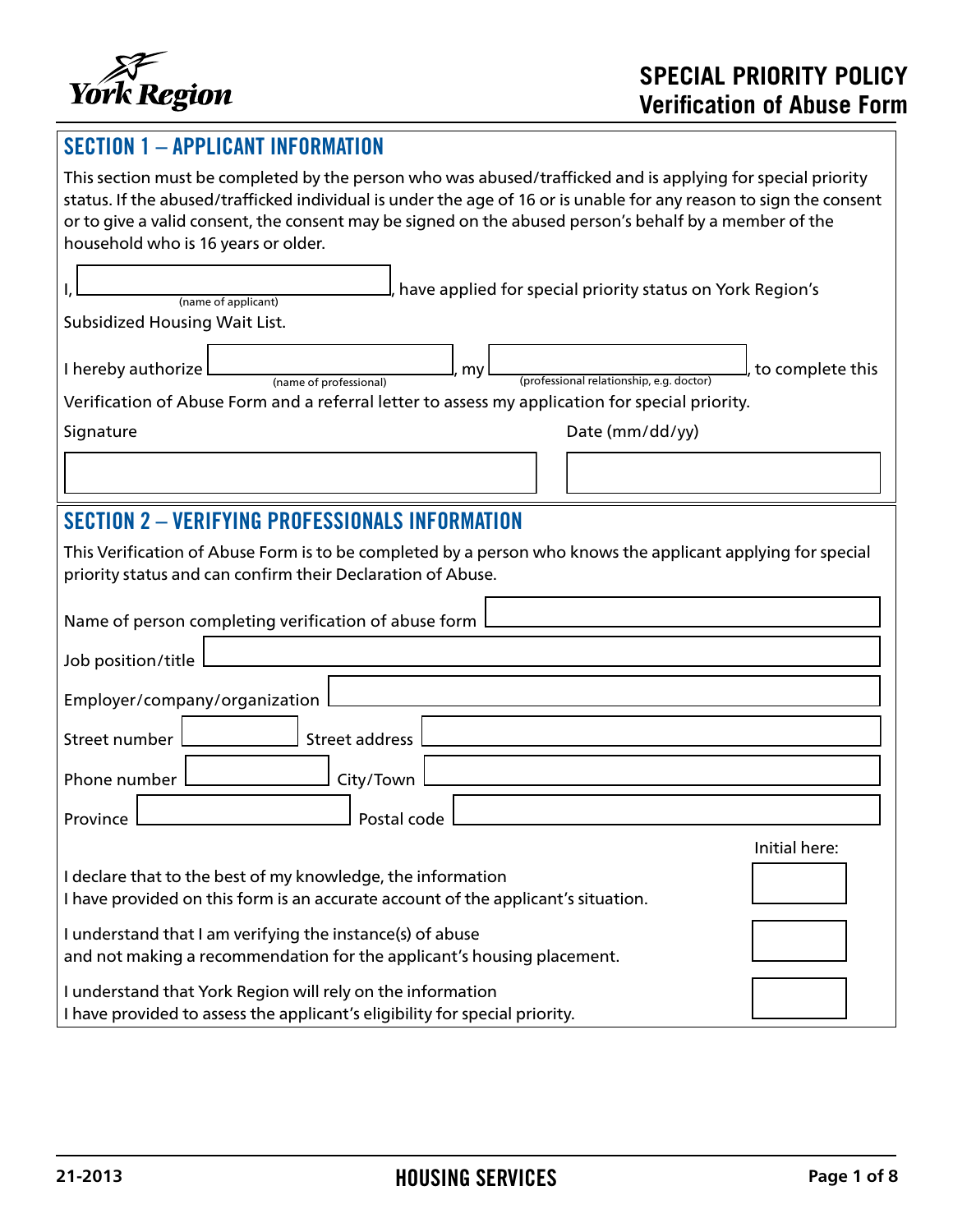

## SECTION 3 – BACKGROUND INFORMATION FOR PROFESSIONAL PROVIDING VERIFICATION OF ABUSE

Special priority is intended to help survivors of domestic abuse or human trafficking to permanently separate from their abuser by providing them with stable housing.

Special priority is only given to applicants whose safety is at risk because they live or may return to live with someone who is abusing them as they cannot, due to financial circumstances, secure stable housing. It does not apply to applicants who want to separate from someone because a relationship is not working or to applicants in a housing crisis.

#### **Special priority does not provide emergency housing**

If the applicant receives special priority status, they must still wait for a unit to become available. We cannot tell you how long it will take for the applicant to get housing. The amount of time it takes to house a special priority applicant depends on where the applicant hopes to live and the type of unit they need.

#### **An applicant must be approved for the wait list before they can be considered for special priority**

#### **An applicant may be given special priority on the wait list if:**

- They are currently living with someone who is abusing them or another person in their household
- They used to live with someone that was abusing them or another person in their household, and stopped living with them three months ago or less
- They are a sponsored immigrant, and their sponsor is abusing them or another person in their household
- They are a victim of human trafficking currently being trafficked, or they are a survivor of human trafficking and have exited trafficking within the last three months or less

#### **An applicant is required to provide the following from a qualified professional:**

- A Verification of Abuse Form completed by a qualified professional as listed on the Form, and
- A referral letter from the same qualified professional on agency letterhead that provides a description of the circumstances that indicate that the applicant is being or has been abused or trafficked. The original, signed copy of the letter must be provided.

#### **The following professionals can provide Verification of Abuse:**

- Doctor
- Registered Nurse
- Registered Practical Nurse
- Lawyer
- Law Enforcement Officer
- Minister of religion authorized under provincial law to perform marriages
- Registered Early Childhood Educator
- Teacher
- Guidance Counselor
- An individual in a managerial or administrative position with a Housing Provider
- Indigenous Elder, Indigenous Traditional Person or Indigenous Knowledge Keeper
- Member of the College of Midwives of Ontario
- Indigenous person who provides traditional midwifery services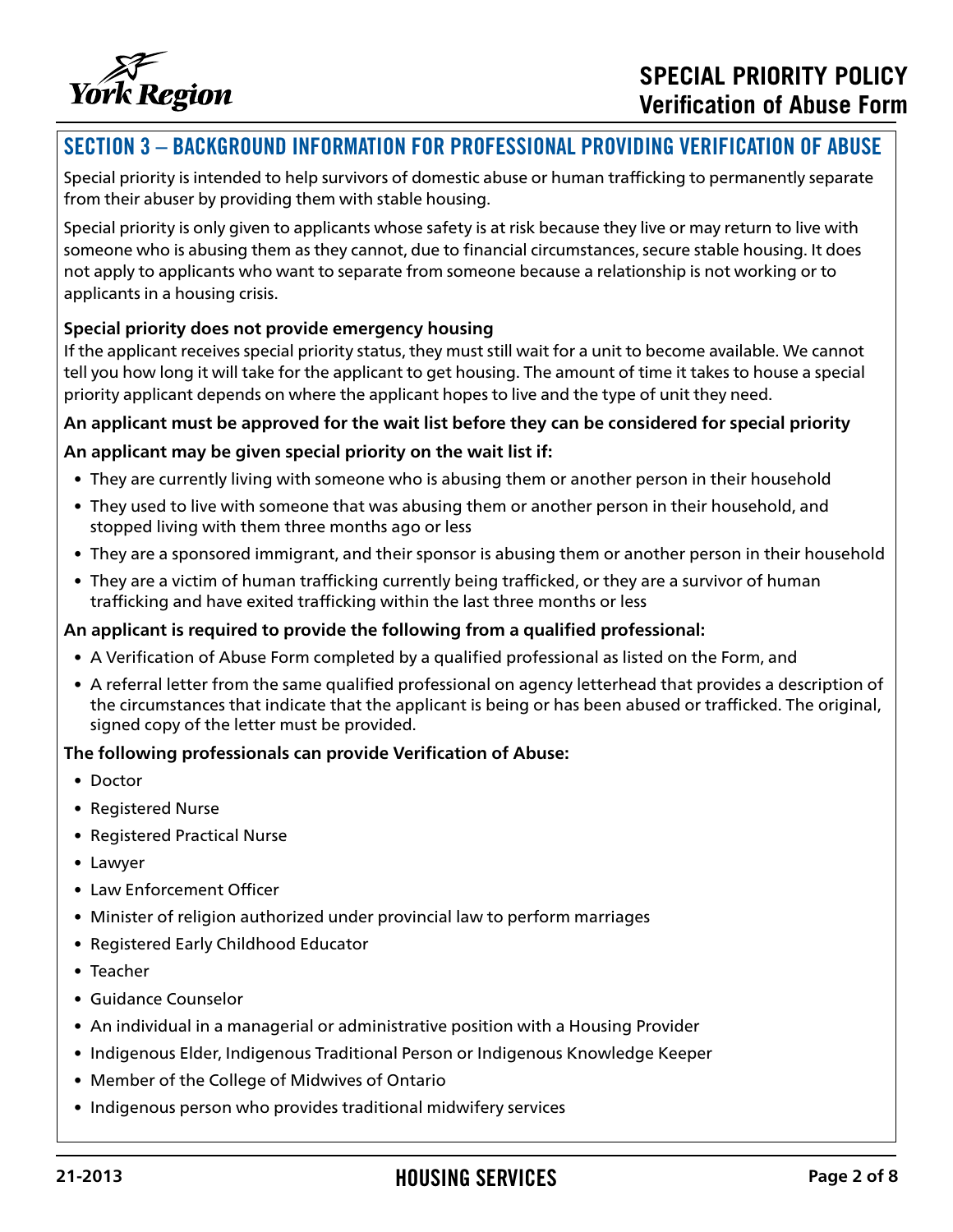



- Registered social worker
- Registered social service worker
- Registered psychotherapist or registered mental health therapist
- An individual employed by an agency or organization to provide social support services in the community. The referral letter from any of the following professionals must be also signed by the person who has signing authority to bind the agency/organization:
	- Community health care worker
	- Victim services worker
	- Settlement services worker
	- Shelter worker
	- Transitional Support Worker
	- Community legal clinic worker

#### **If you need a help finding a qualified professional to assist you in the application process, please contact Housing Access at 1-877-464-9675, ext. 72472**

## SECTION 4 – VERIFICATION OF PROFESSIONAL CERTIFICATION

Initial here:

I DECLARE that I know the applicant in my professional role

| The following professionals can provide Verification of Abuse under the Housing Services Act, 2011 |
|----------------------------------------------------------------------------------------------------|
| PLEASE INITIAL NEXT TO YOUR PROFESSION                                                             |

| <b>Initial</b> | <b>Profession</b>                 |                                                                                                                                                                |
|----------------|-----------------------------------|----------------------------------------------------------------------------------------------------------------------------------------------------------------|
|                | Doctor                            | I declare that I am currently certified by the College of Physicians<br>and Surgeons of Ontario to practice medicine in the Province of<br>Ontario.            |
|                | <b>Registered Nurse</b>           | I declare that I am currently certified by the College of Nurses of<br>Ontario to be practicing as a Registered Nurse in the Province of<br>Ontario.           |
|                | <b>Registered Practical Nurse</b> | I declare that I am currently certified by the College of Nurses of<br>Ontario to be practicing as a Registered Practical Nurse in the<br>Province of Ontario. |
|                | Lawyer                            | I declare that I am currently licensed by the Law Society of Ontario<br>to practice law in the Province of Ontario.                                            |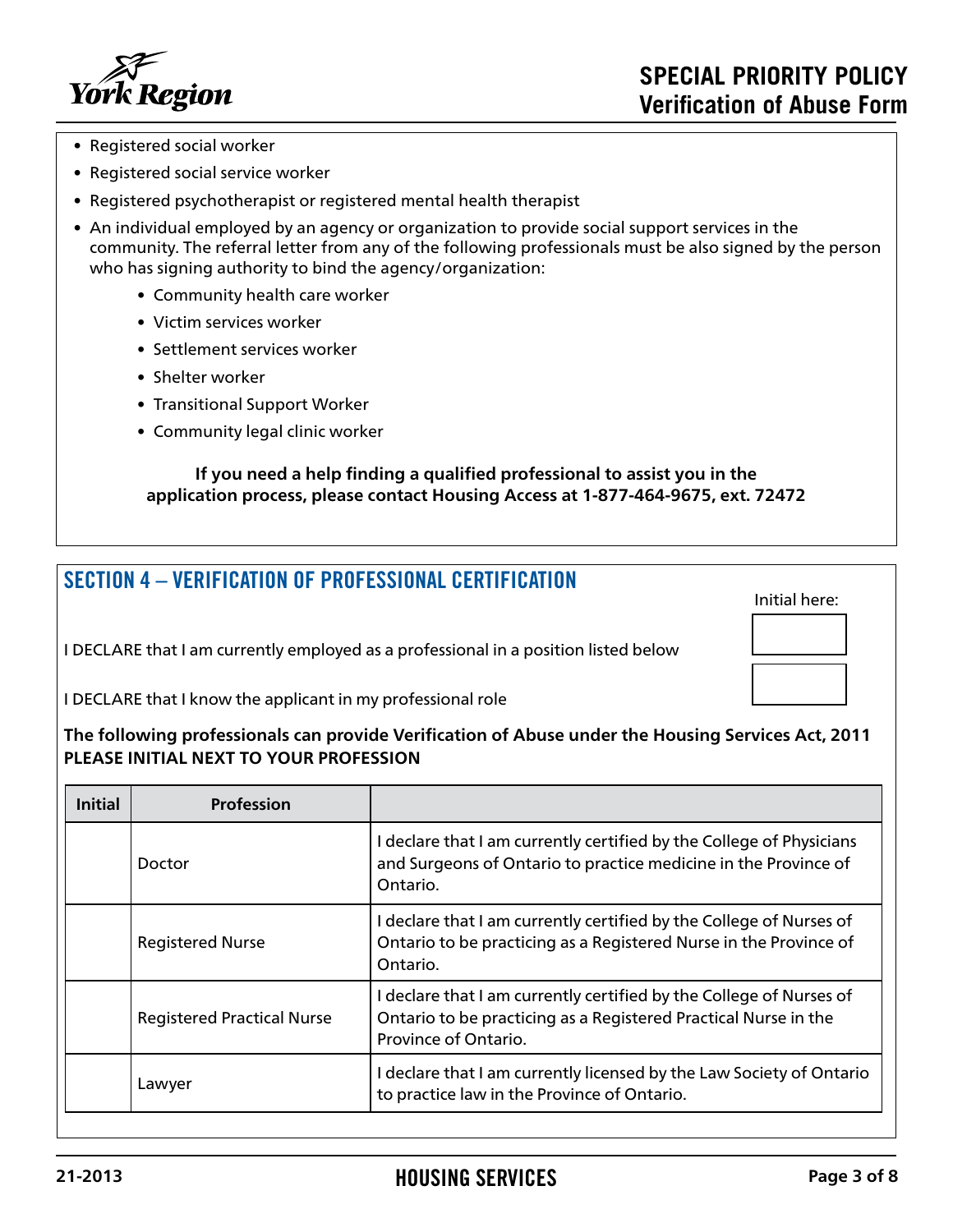

| <b>Initial</b> | <b>Profession</b>                                                               |                                                                                                                                                                                                                   |
|----------------|---------------------------------------------------------------------------------|-------------------------------------------------------------------------------------------------------------------------------------------------------------------------------------------------------------------|
|                |                                                                                 | Please identify the following:<br>What law enforcement agency do you currently work for?                                                                                                                          |
|                | <b>Law Enforcement Officer</b>                                                  | What is your job title?                                                                                                                                                                                           |
|                |                                                                                 | What is your badge number?                                                                                                                                                                                        |
|                |                                                                                 | What is your relationship with the applicant?                                                                                                                                                                     |
|                |                                                                                 | Who is your supervisor?                                                                                                                                                                                           |
|                |                                                                                 | What is your supervisor's phone number?                                                                                                                                                                           |
|                | Minister of religion<br>authorized under provincial<br>law to perform marriages | I declare that I am a religious official and currently authorized by<br>the Office of the Registrar General to perform marriages in the<br>Province of Ontario.<br>What is your professional registration number? |
|                | Teacher                                                                         | I declare that I am currently certified by the Ontario College of<br>Teachers to teach in publicly funded schools in Ontario.<br>Name of school where you teach:                                                  |
|                | Address of school:                                                              |                                                                                                                                                                                                                   |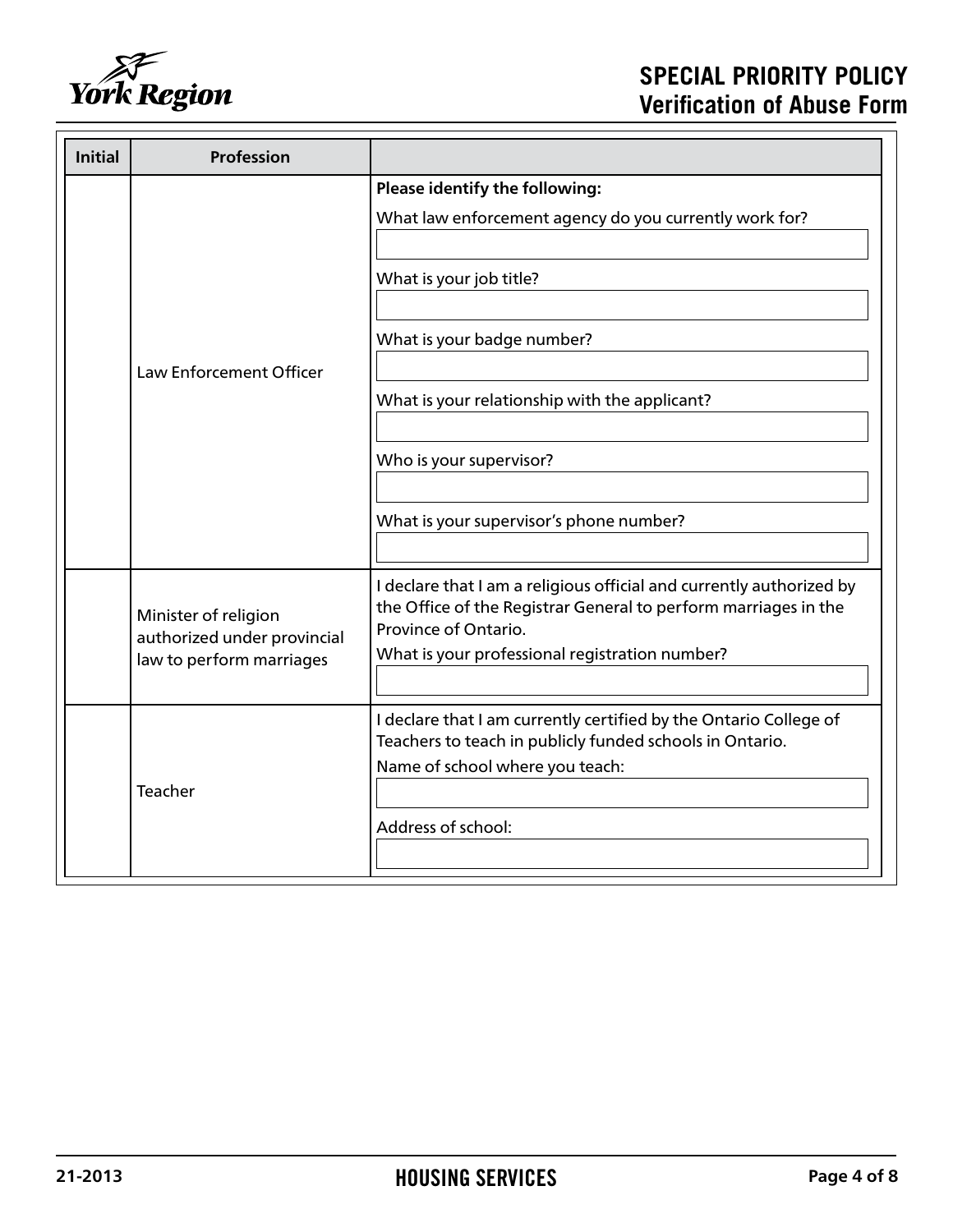

| <b>Initial</b> | <b>Profession</b>                                                                                                                                                                                       |                                                                                                                           |
|----------------|---------------------------------------------------------------------------------------------------------------------------------------------------------------------------------------------------------|---------------------------------------------------------------------------------------------------------------------------|
|                |                                                                                                                                                                                                         | I declare that I currently work as a teacher in a private school in<br>Ontario.<br>Name of school:                        |
|                |                                                                                                                                                                                                         | Address of school:                                                                                                        |
|                | <b>Private School Teacher</b>                                                                                                                                                                           | Telephone number:                                                                                                         |
|                |                                                                                                                                                                                                         | Name of administrator:                                                                                                    |
|                |                                                                                                                                                                                                         | Telephone number of administrator:                                                                                        |
|                |                                                                                                                                                                                                         | I declare that I am currently certified by one of the following to be<br>a guidance counselor in the Province of Ontario: |
|                |                                                                                                                                                                                                         | Canadian Counseling and Psychotherapy Association<br><b>Ontario School Counselor's Association</b>                        |
|                |                                                                                                                                                                                                         | The Association of Registered Psychotherapists & Mental<br><b>Health Professionals</b><br>Other                           |
|                | If you selected Other from the list above, please identify the<br>following:<br>Your level of professional certification that allows you to work as a<br>guidance counselor in the Province of Ontario: |                                                                                                                           |
|                | <b>Guidance Counselor</b>                                                                                                                                                                               |                                                                                                                           |
|                | Name of the organization where you are currently employed as a<br>guidance counselor:                                                                                                                   |                                                                                                                           |
|                |                                                                                                                                                                                                         | Address of organization:                                                                                                  |
|                |                                                                                                                                                                                                         | Telephone Number:                                                                                                         |
|                |                                                                                                                                                                                                         | Name of an administrator who can verify your employment status<br>as a guidance counselor:                                |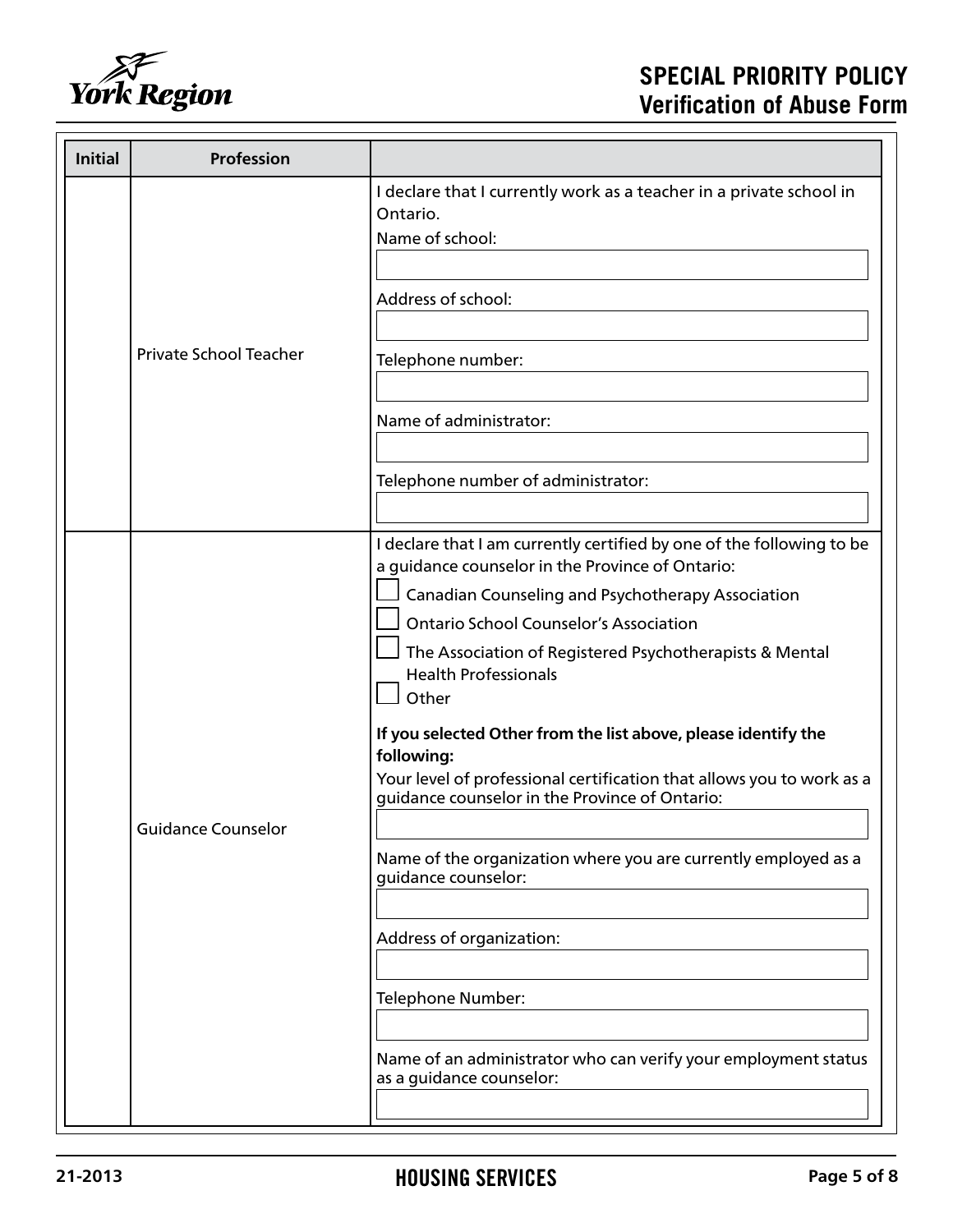

## **Verification of Abuse Form SPECIAL PRIORITY POLICY**

| <b>Initial</b> | Profession                                                                                                                                                                |                                                                                                                                                                                                                                                                                               |
|----------------|---------------------------------------------------------------------------------------------------------------------------------------------------------------------------|-----------------------------------------------------------------------------------------------------------------------------------------------------------------------------------------------------------------------------------------------------------------------------------------------|
|                |                                                                                                                                                                           | Please identify the following about the Housing Provider where<br>you are currently employed:<br>Name of Housing Provider:                                                                                                                                                                    |
|                | An individual who is<br>currently in a managerial or<br>administrative position<br>with a Housing Provider                                                                | Address:<br>Telephone number:<br>Your professional job                                                                                                                                                                                                                                        |
|                |                                                                                                                                                                           | Title:                                                                                                                                                                                                                                                                                        |
|                | Indigenous Elder, Indigenous<br><b>Traditional Person or</b><br>Indigenous Knowledge Keeper                                                                               | I declare that I am an Indigenous Elder, Indigenous Traditional<br>Person or Indigenous Knowledge Keeper.                                                                                                                                                                                     |
|                | Member of the College of<br><b>Midwives of Ontario</b>                                                                                                                    | I declare that I am currently certified by the College of Midwives of<br>Ontario to be practicing as a Midwife in Ontario.<br>What is your professional registration number?                                                                                                                  |
|                | Indigenous person who<br>provides traditional<br>midwifery services                                                                                                       | I declare that I am an Indigenous person who provided traditional<br>midwifery services.                                                                                                                                                                                                      |
|                | <b>Registered Social Worker</b><br>(Non-registered social<br>workers employed by a<br>social services agency,<br>see following page)                                      | I declare that I am currently registered with the Ontario College of<br>Social Workers and Social Service Workers.<br>What is your professional registration number?<br>Please identify the following about the agency where you are<br>currently employed:<br>Name of your current employer: |
|                | <b>Registered Social</b><br>Service Worker<br>(Non-registered social<br>service workers employed<br>by a social service agency<br>or organization, see<br>following page) | Address:<br>Name of an administrator/manager who can verify if your<br>employment status:<br>Telephone number of administrator/manager:                                                                                                                                                       |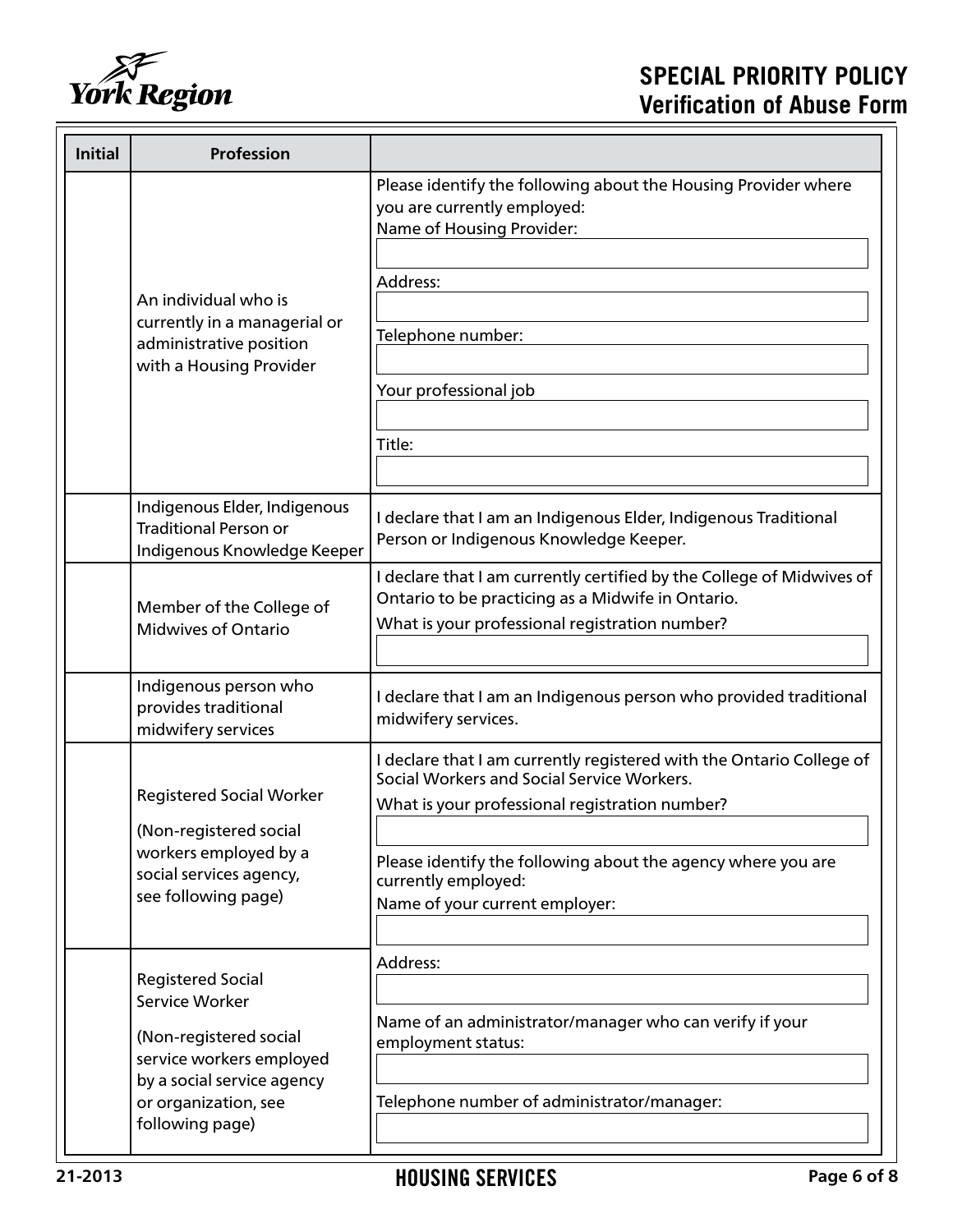

| <b>Initial</b> | <b>Profession</b>                                                      |                                                                                                                                                                                                                                                                                            |
|----------------|------------------------------------------------------------------------|--------------------------------------------------------------------------------------------------------------------------------------------------------------------------------------------------------------------------------------------------------------------------------------------|
|                | Registered psychotherapist<br>or registered mental health<br>therapist | I declare that I am currently registered with the College of<br>Registered Psychotherapist of Ontario.<br>What is your professional registration number?                                                                                                                                   |
|                | authority to bind the agency/organization.                             | If you are an individual currently employed by an agency or organization that provides social support<br>services in the community your referral letter MUST be signed by you and the person who has signing<br>Please initial next to your profession and answer the following questions: |
|                | Community health care worker                                           | Name of your current employer:                                                                                                                                                                                                                                                             |
|                | Victim services worker                                                 | Address:                                                                                                                                                                                                                                                                                   |
|                | Settlement services worker                                             | Telephone number:                                                                                                                                                                                                                                                                          |
|                | Shelter worker                                                         |                                                                                                                                                                                                                                                                                            |
|                | Community legal clinic worker                                          | Your job title:                                                                                                                                                                                                                                                                            |
|                | <b>Transitional Support Worker</b>                                     | Name of an administrator/manager who can verify if your<br>employment status:                                                                                                                                                                                                              |
|                | Social worker (non-registered)                                         | Telephone number of administrator/manager:                                                                                                                                                                                                                                                 |
|                | Social service worker<br>(non-registered)                              |                                                                                                                                                                                                                                                                                            |